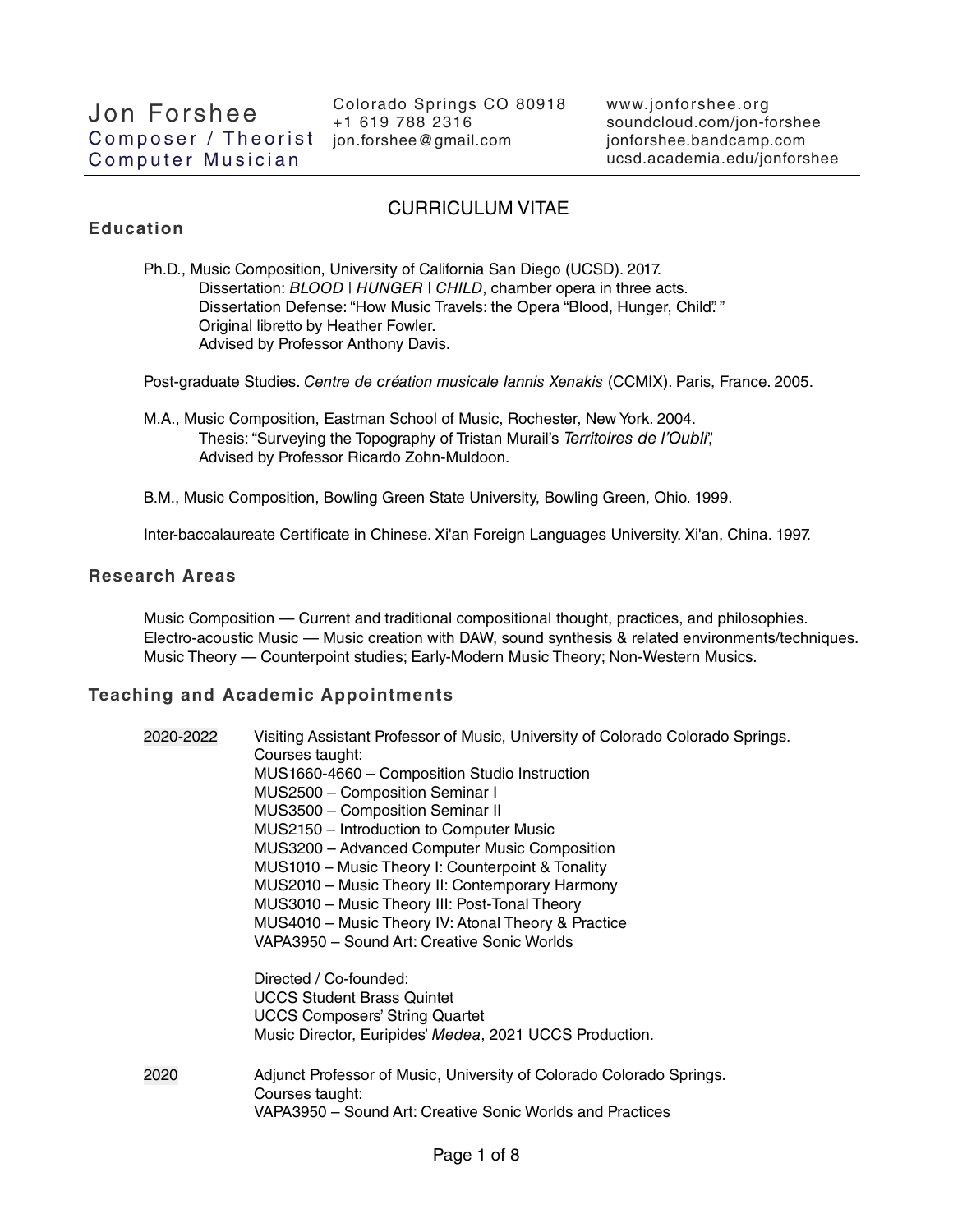Jon Forshee – CV

MUS2150 – Electronic & Computer Music I MUS3660-4660 – Composition Studio Instruction

- 2019-2020 Instructor, Computer & Electronic Music, Pikes Peak Library District, Colorado Springs, CO.
- 2018-2021 Private Composition Instruction, Colorado Springs, CO.
- 2012-2015 Teaching Assistant, Department of Music, University of California, San Diego. Courses: MUS 111 – Topics/World Music Traditions: Music of Asia MUS1A – Fundamentals of Music VIS10 – Computing in the Arts
- 2004-2009 Private tutor in harmony, counterpoint, and solfège, Paris, France.
- 2004 Music Instructor (general), Temple Beth David, Irondequoit, New York.
- 1999-2003 Teaching Assistant, Eastman Computer Music Center (ECMC) Eastman School of Music, Rochester, NY. Courses: CMP 225 – Introduction to Computer Music

## **Recordings**

Metamorphoses: New American Works for Harp. Tasha Smith Godinez, harp. 2022. **Centaur Records CRC 3914.**

APOKATASTASIS, Jon Forshee; Downtime, Benjamin Boretz. 2021. **Open Space CD 48.**

Verses from the Aethersphere : Speculative Music of Jon Forshee. 2019. **Open Space CD 36.**

### **Recent Works and Performances**

**Original Works**

VIVARIUM – Thirteen Images of Danielle Rae Miller, 2022. Premiere: April 29, 2022, The People's Building, Denver, CO. Nebula Ensemble, Stephen Bailey, director.

Pocket Concerto for Tuba and Brass Quintet. 2021. Premiere: May 14, 2021, Ent Center for the Arts, UCCS. Nexus Brass Quintet, Timothy Hoffman, tuba solo.

Alchemies for Paul Celan, for guitar and computer, 2021. Premiere: TBA [postponed]

APOKATASTASIS, for chamber ensemble and computer, 2021. Premiere: March 19, 2021, University of Colorado Colorado Springs. Through a Glass Darkly colloquia, Colin McAllister, director.

Sacred Sky, for violin and computer, 2020.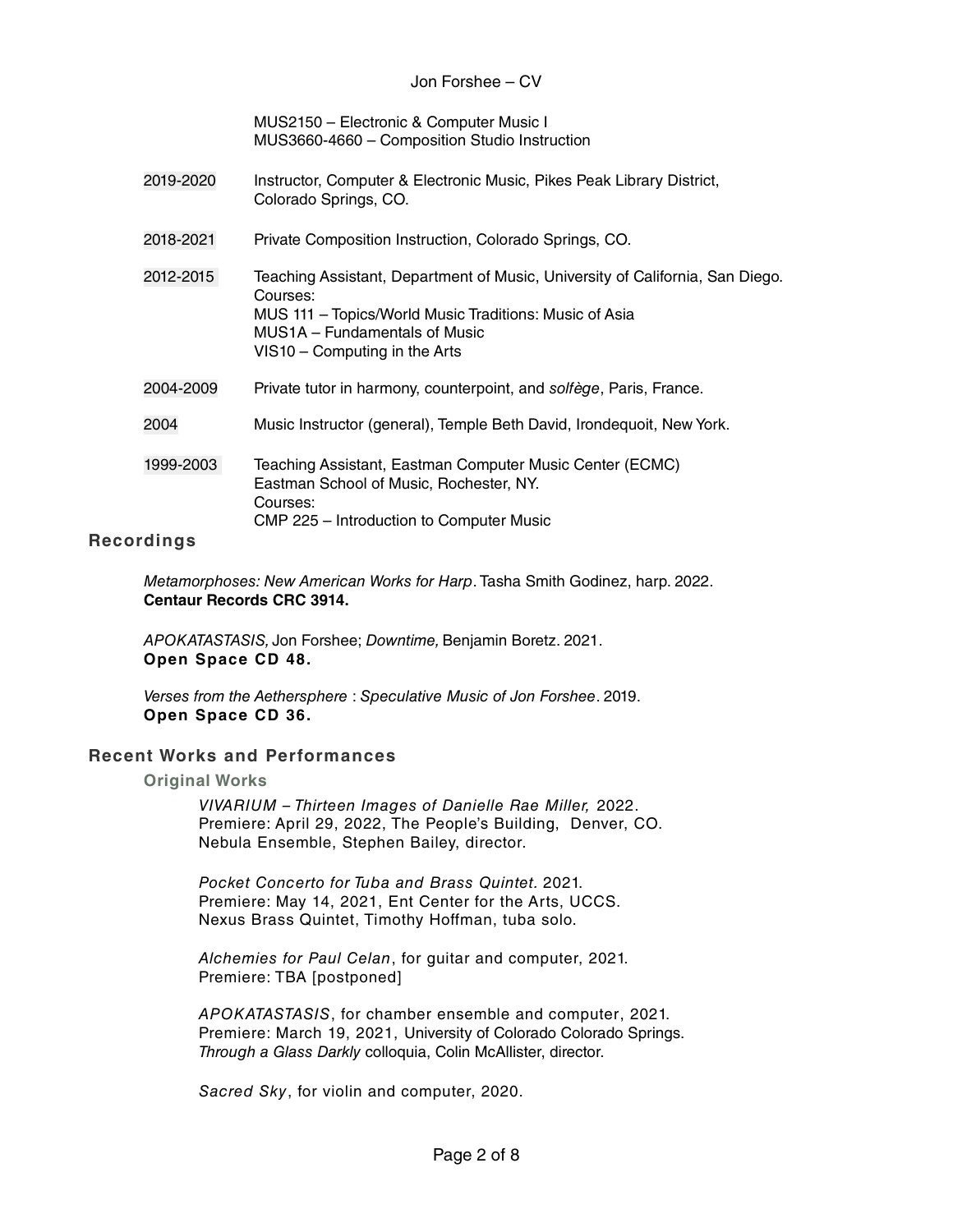Jon Forshee – CV

Premiere: December 5<sup>th</sup>, 2020, UCCS GOCA Downtown. Martha Muehleisen, violin. Part of the F.E.A.R.S Artist Series.

ANTI-BORDERLANDS, for field orchestra and dancers, 2020. Premiere: September 17, 2020, University of Colorado Colorado Springs. Take It Outside People! Outdoor concert series, Heller House, UCCS.

Transfigured Verse, for harp and computer, 2020. Premiere: TBA [postponed] March 2021, Tasha Smith Godinez; San Diego, CA.

Ficciones de Pessoa(s), for guitar solo, 2019. Premiere: TBA 2021, Instituto Nacional de Bellas Artes Y Literatura Mexico City, Mexico Pablo Gomez-Cano, guitar

OPUS**,** for contrabass solo, 2016. Premiere: December 7<sup>th</sup>, 2016, UCSD Concert Hall, San Diego, CA; Tommy Babin, contrabass.

SIGIL, for piano and narrator with slide, 2015. Premiere: February 12<sup>th</sup>, 2015, UCSD Experimental Theatre, San Diego, CA: Joshua Charney, pno; Jon Forshee, narration.

SUPINE II, for violin duo, 2014. Premiere: May 24th, 2014, Austrian Cultural Institute, NY. Keats Dieffenbach, Ken Hamao, violins.

SEXTET, for bsn, perc., harp, hpschd, 'cello, bass, 2013. Premiere: October 18<sup>th</sup>, 2013, Conrad Prebys Concert Hall, UCSD. Galina Kiep, bsn; Andrew Kreysla, perc; Kyle Adam Blair, hpschd; Tasha Smith Godinez, hp; Eric Moore, vlc; Matt Kline, contrabass. Stephen Lewis, conductor.

PUNCH, for sinfonietta orchestra, 2003. Premiere: February 20<sup>th</sup>, 2003, Kilbourn Concert Hall, Eastman School of Music, Rochester, NY. The Composers' Sinfonietta, conducted by Brad Lubman.

#### **Radio Broadcasts**

APOKATASTASIS, 2021. Martian Gardens Radio Show Broadcast: Episode 1076, September 5, 2021.

Pedo Melon a Minno, 2005. Martian Gardens Radio Show Valley Free Radio WXOJ 103.3 FM Broadcast: Episode 997, November 10, 2019. Broadcast: Episode 979, June 17-18, 2019. Broadcast: Episode 974, May 5, 2019.

**As Sonic Artist on Video**

Beautiful Ape Girl Baby**,** Jon Forshee, score. In progress 2022.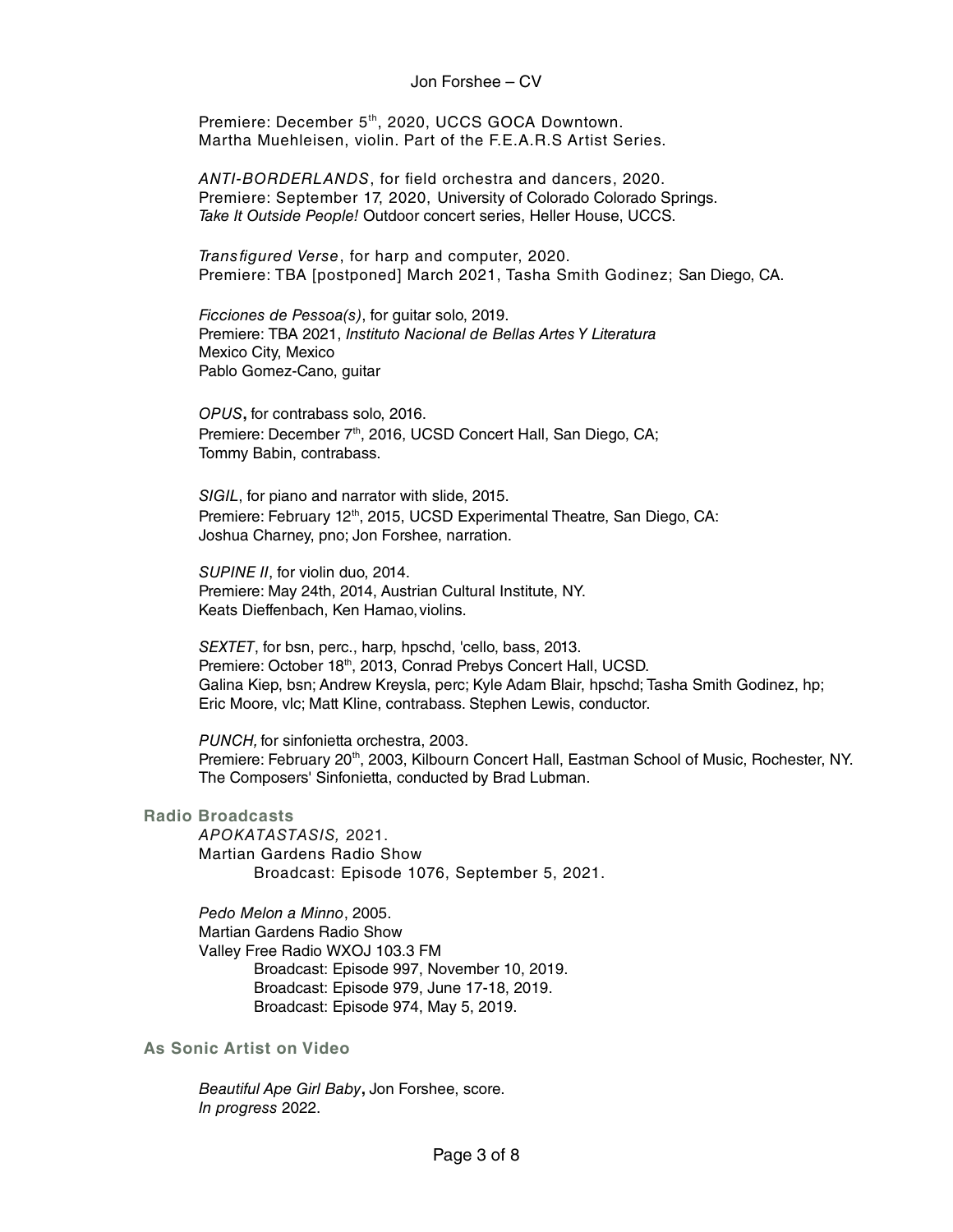Moon Tendon**,** by Jamilah Sabur, Jon Forshee, score. Digital video with computer music. 2014.

Currents**,** by Russell Craig Richardson. Jon Forshee, score. Digital video with computer music. 2011.

The Chickening, by Jack Beck. Jon Forshee, score. Digital video with computer music. 2004.

Canada Day, by Jack Beck. Jon Forshee, score. Digital video with computer music. 2003.

#### **As Performer**

APOKATASTASIS**,** by Jon Forshee, for chamber ensemble with computer. Colin McAllister, conductor; Jon Forshee, laptop; May 4<sup>th</sup>, 2022.

APOKATASTASIS**,** by Jon Forshee, for chamber ensemble with computer. Ent Center for the Performing Arts, UCCS, Colorado Springs, CO. Colin McAllister, conductor; Jon Forshee, laptop; March 19<sup>th</sup>, 2021.

UCCS BRASS QUINTET**,** premiere performance. Ent Center for the Performing Arts, UCCS, Colorado Springs, CO. Brass Quintet; Jon Forshee, tuba; November 12<sup>th</sup> 2020.

COMING TOGETHER**,** by Frederic Rzewski, for narrator and ensemble. Tommy Babin, electric bass and director; Jon Forshee, narrator; April 12<sup>th</sup> 2015.

SIGIL, for piano and narrator with slide, 2015. (12:00) Premiere: February 12<sup>th</sup>, 2015, UCSD Experimental Theatre, San Diego, CA: Joshua Charney, pno; Jon Forshee, narration.

LANGUAGE, AS A MUSIC, by Benjamin Boretz, for speaker, piano, and voice. Multiple performances from 2004-2013 in Rochester NY, Pittsburgh, and San Diego.

#### **As Curator**

#### Concert: **Steph Richards and the Steph Richards Players**

Ent Center for the Performing Arts, UCCS, Nov. 5, 2021. Improvisations & Conduction by Steph Richards, Haleh Abghari, Glen Whitehead, Jon Forshee. Featuring faculty and students of the UCCS Department of Music. https://mlc.uccs.edu/event/7430866

Concert: **Rhapsodic Musings: Body and Sky** UCCS Downtown/GOCA Downtown, Colorado Springs, Dec. 4, 2020. Works of Missy Mazzoli, Jessie Montgomery, Jon Forshee. Featuring violinist Martha Muehleisen.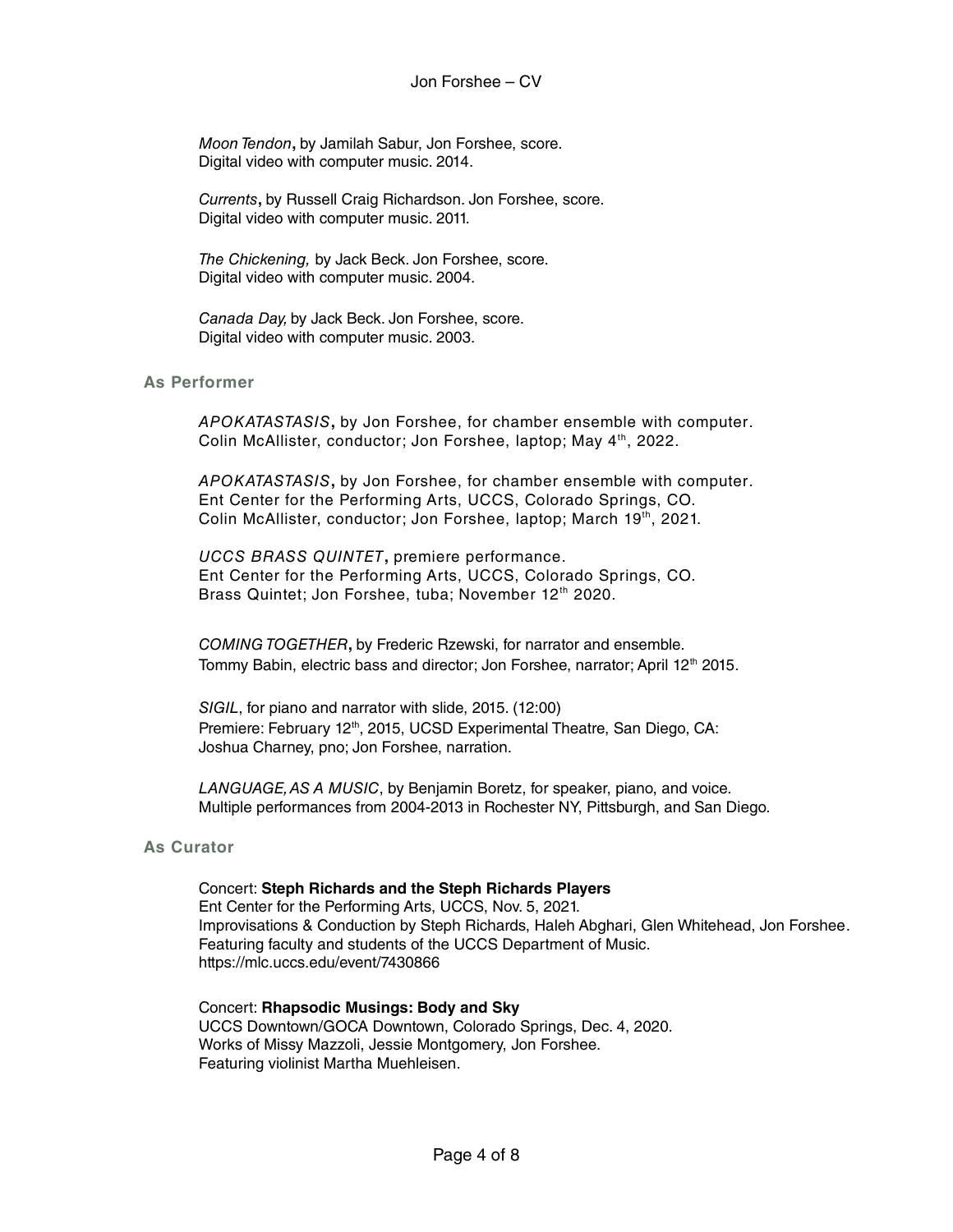Jon Forshee – CV

#### Concert: **OUTER REACHES / INNER SPACE**,

UCCS Downtown/GOCA Downtown, Colorado Springs, Nov. 17, 2020. String Quartets of Conor Bourgal, Kitty Mist, and Noel Armandariz. Featuring the UCCS Composers' String Quartet.

#### Concert: **UCCS BRASS QUINTET**,

University of Colorado Colorado Springs, Nov. 12, 2020. Music of Bach, Ewald, Cheetham, and Holst. Featuring the UCCS Brass Quintet (inaugural concert).

Concert: **IMAGE | MUSIC | TEXT**, Calit2 Auditorium, UC San Diego, Sept. 18, 2014. Works of: Benjamin Boretz, Michel Galante, Steven Takasugi, Simon Steen-Andersen, and Daniel Iglesia. Directed by Jon Forshee. http://bit.ly/1gK7PGE

Concert: **SILENT SINGER**, Birch Aquarium, San Diego, CA; April 8, 2013. Works of Jon Forshee and Jamilah Sabur. Reader: Jon Forshee.

Concert: **NEW MUSIC FROM UCSD**, Experimental Theatre, UC San Diego, April 8, 2012. Works of Jon Forshee, Elisabet Curbelo, and Hunjoo Jung. Directed by Jon Forshee.

Concert: **JOHN CAGE I-VI**, Third Presbyterian Church, Rochester, NY, 2003. Works of John Cage performed throughout 12-hour reading of Cage's I-VI. Reader: Rob Haskins; directed by Jon Forshee.

Concert: HINDEMITH 100<sup>TH</sup> BIRTHDAY CONCERT, Bryan Recital Hall, Bowling Green State Univ., OH,1995. Works of Paul Hindemith performed by Jon Forshee, Jen Jenkins, et al.

# **Selected Publications**

- "Apocalyptic Time and the Time of APOKATASTASIS: Musical Flow as Eschatology in Current Compositional Practice". Forthcoming book chapter, Dies Irae, Dies Illa, 2022.
- "Roger Reynolds' Sanctuary: Musical Unity, Compositional Cohesion, and Dimensions of Identity" First:Listen, the Journal of Critical Listening through Music, Issue 1, 2021. Web: https://firstlisten.online/issue-1/forshee-roger-reynolds-sanctuary/
- "Words After (and From Before) CONVERGE an afterword" Inside In, Outside Out, texts by Benjamin Boretz. Tildy Bayar, ed. Open Space Publications, Red Hook, NY. 2020.
- "Things That Matter (One of What Follows Is Not a Thing)" The Open Space Magazine, Issue 21. 2018. "Speaking of Listening, Speaking of Seeing: Group Variations II by Benjamin A. Boretz and Russell Craig Richardson" The Open Space Magazine, Issue 19 / 20. 2016.
- "How a Short Story Becomes an Opera", Interview of Heather Fowler and Jon Forshee by Queen's Ferry Press about the opera Blood | Hunger | Child. Published July 2015 online at: http://queensferrypress.com/blog/how-does-a-short-story-become-an-opera/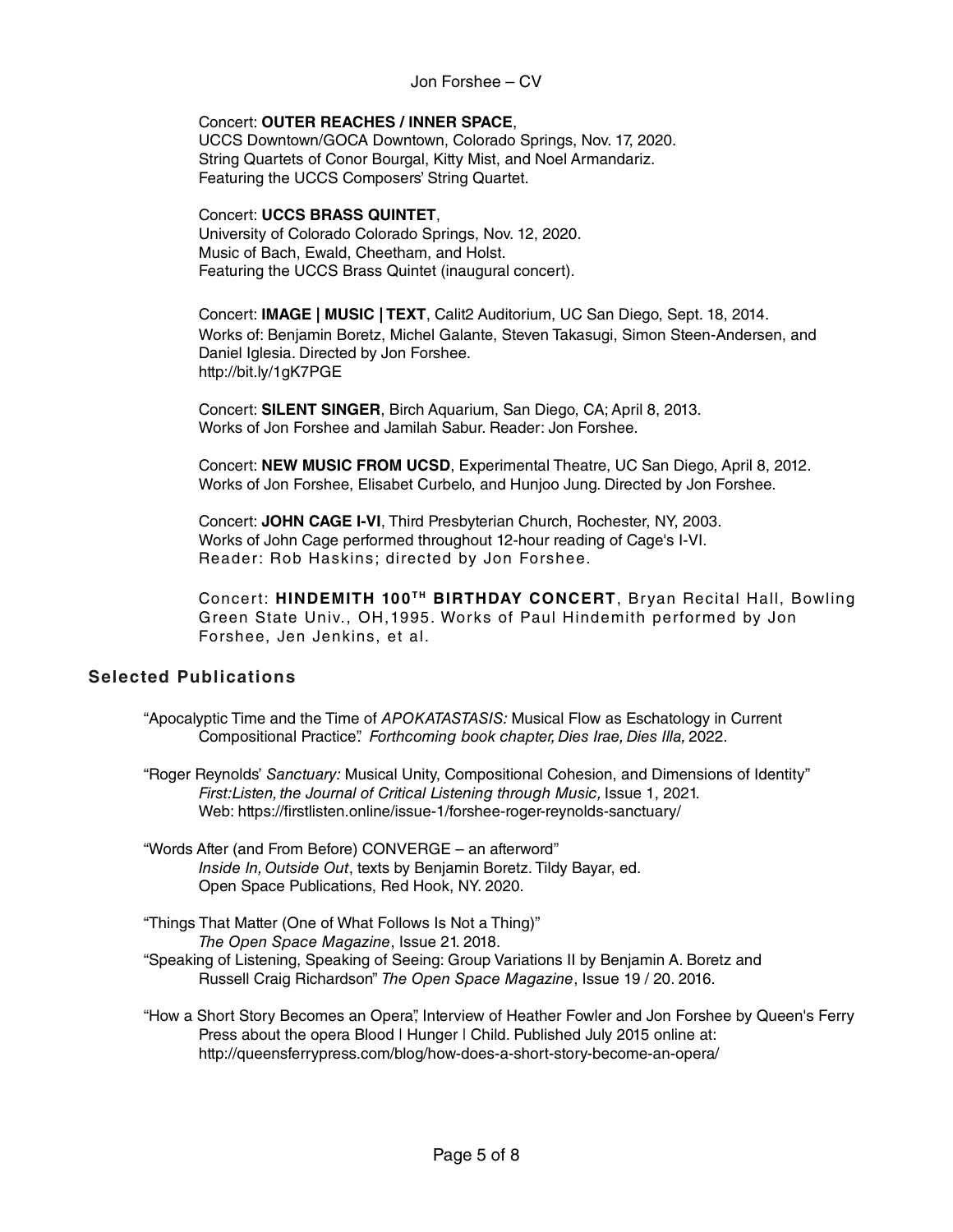"Towards Transcribing Trevor Wishart's Globalalia", The Open Space Magazine, Issue 12. 2011.

"Who the Hell is J.K. Randall?", The Open Space Magazine, Issue 8. 2006.

"Composers' Desktop Project 5.0.1 review", The Computer Music Journal, 29.5. 2006.

"Rarefactions", Perspectives of New Music, 43/2. 2006.

"Thinking around BAB-O", The Open Space Magazine, issue 7. 2006.

"Reflexions of Robert Morris' Four or Five Mirrors", The Open Space Magazine, Issue 6. 2004.

#### **Mentors**

**Composition**

Private study:

Anthony Davis, University of California, San Diego, 2014-2017. Katharina Rosenberger, University of California San Diego, 2012-2015. Trevor Wishart, Paris, France, 2006. Ricardo Zohn-Muldoon, Eastman School of Music, 2003. Robert Morris, Eastman School of Music, 2000-2001. Allan Schindler, Eastman School of Music, 1999-2002. David Liptak, Eastman School of Music, 1999. George Rochberg, Newtown Square, PA, 1998-99. Marilyn Shrude, Bowling Green State University, 1998. Mikel Kuehn, Bowling Green State University, 1998. Wallace DePue, Bowling Green State University, 1997. Marilyn Shrude, Bowling Green State University, 1995-1996. Elaine Broad, Interlochen Arts Academy, 1992-1993.

Master Classes:

Joshua Fineberg, University of California, San Diego, 2015. George Rochberg, University of Wisconsin, Madison, 1997. Jon Harbison, University of Wisconsin, Madison, 1997. John Corigliano, University of Wisconsin, Madison, 1997.

Seminars:

Rand Steiger, University of California San Diego, 2012. Roger Reynolds, University of California San Diego, 2011. William Sethares, CCMIX, Paris, France, 2005. Carlos Michans, Bowling Green State University, 1998. Samuel Adler, Bowling Green State University, 1996. Jennifer Higdon, Bowling Green State University, 1994. Charles Rochester Young, Interlochen Arts Camp, 1991.

#### **Tuba Performance**

Private study: Velvet Brown, Bowling Green State University, 1998. David Saygers, Bowling Green State University, 1993-96. Peter Brockman, Interlochen Arts Academy, 1993.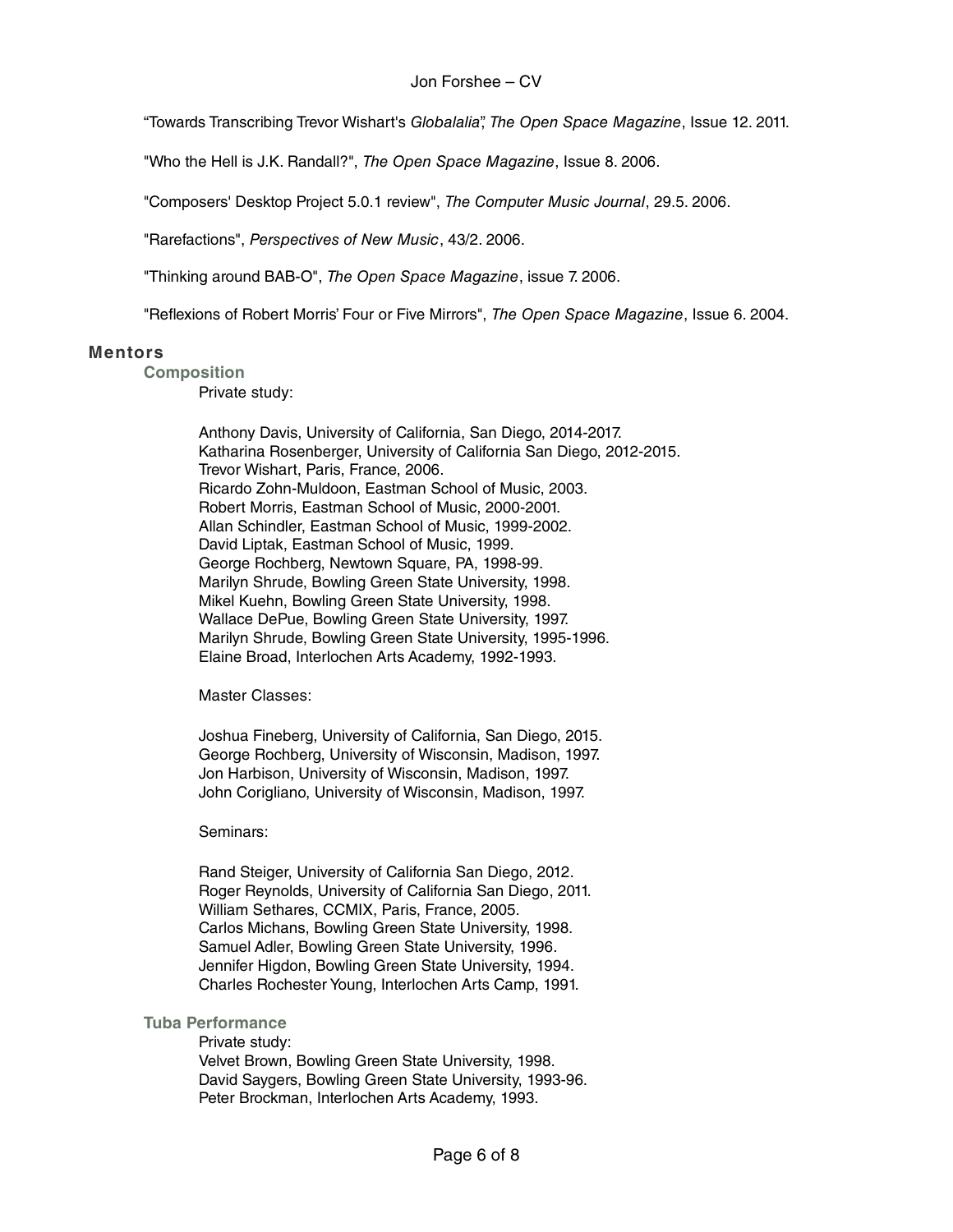Robert Young, Interlochen Arts Camp, 1991-1992.

### **Directed Music Research**

Independent research with Lei Liang, transcription of guqin music, 2012. Independent research with Ellen Koskoff, Su'jechon and Korean Court Music, 2003. Independent research with Allan Schindler, String Synthesis Applications in Csound, 2001. Private study with Mao Yehong, erhu history; Xi'an, China, Foreign Languages Institute, 1996.

## **Conferences and Symposia**

American Academy of Religions-Society for Biblical Literature Rocky Mountain-Great Plains Regional Meeting, March 25 & 26, 2022. Talk: Apocalyptic time and the time of Apokatastasis – Structure and Meaning in (a) Composition.

Through a Glass Darkly Symposium on Apocalyptic Literature. University of Colorado Colorado Springs, Heller Center for the Humanities, June 25 & 26, 2021. Talk: Apocalyptic time and the time of Apokatastasis – Structure and Meaning in (a) Composition.

## **Professional Affiliations**

Society for Interdisciplinary Musicology (SIM), Board Member. Open Space Publications, Co-editor. First : Listen, The Journal of Critical Listening Through Music, Editor-in-Chief. International Euphonium & Tuba Association (ITEA), Member.

### **Service**

Co-founded and acted as faculty director, UCCS Student Brass Quintet. 2020-2022. Member of Graduate Composition Faculty/Student committee, UCSD, 2012-2014.

### **Languages**

French: Proficient, 2 years formal study, 5-year immersion. Chinese-Mandarin: Notions, 2 years formal study, 8-month immersion in Xi'an, China. German: Notions, 2 years formal study. Italian: 1 year formal study. Ancient Greek: Reading, some translation; 1 semester formal study. Hebrew: 1 summer formal study / notions. Spanish: notions. Japanese: notions.

# **Audio Creation / Production Software**

#### **Audio Software**

Digital Audio Workstation (DAW) platforms and environments:

Ableton Live, Adobe Audition, Reaper, Audacity, Logic Pro, FL Studio Select VST plugins.

Sound Synthesis / Interactive Environments MAX/MSP, Composers' Desktop Project (CDP), Csound, Pure Data (Pd), SDIF.